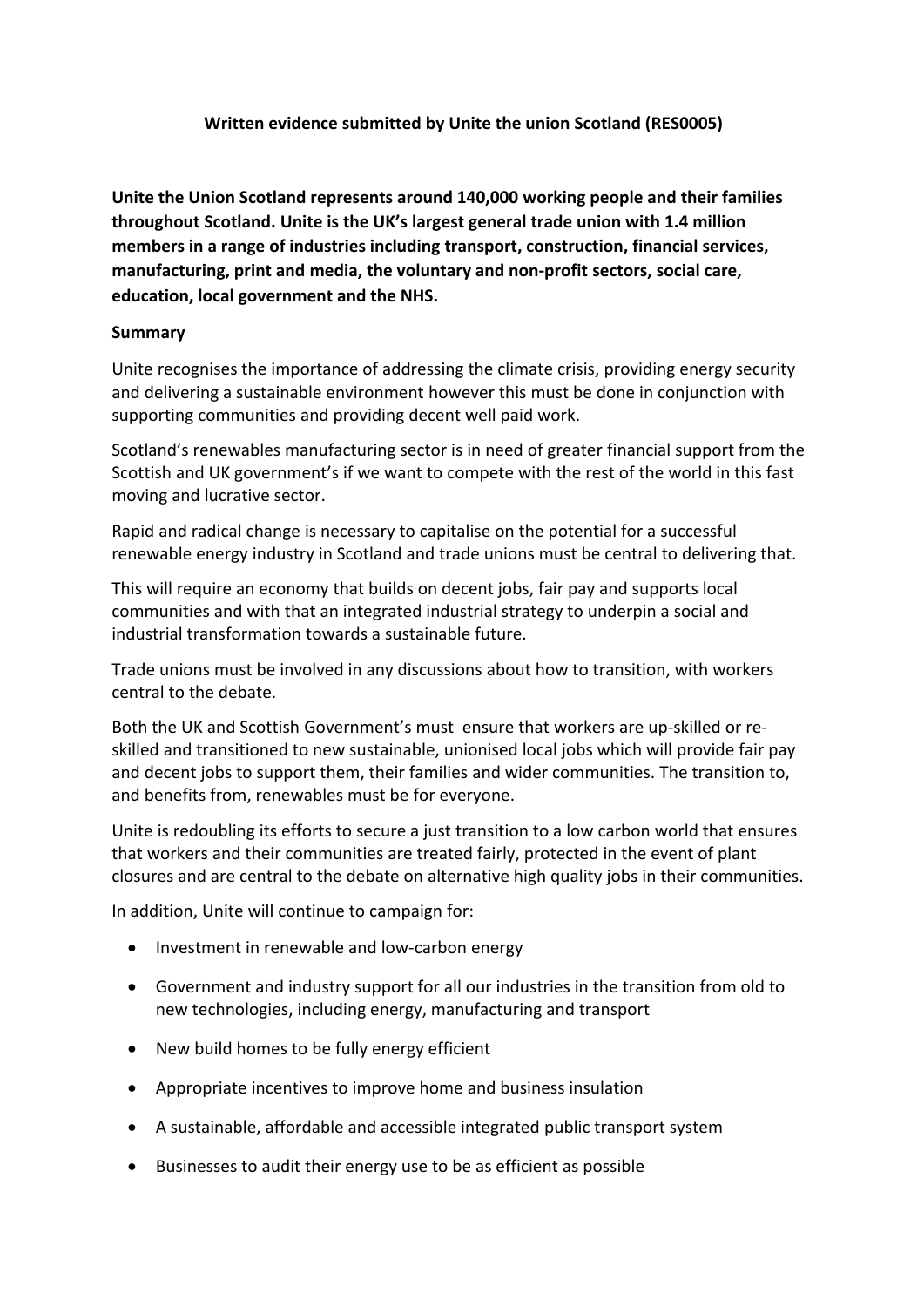Support for trade union representatives to promote energy efficient workplaces and tackle the climate crisis.

This together with sustainable investment in jobs and skills, investment in green technology research and development, procurement weighting to include environmental impact as a key indicator would all contribute towards a real change in reaching targets set on carbon emissions.

#### **1) Scotland's renewable energy targets**

# -How effective has the setting of targets been in achieving 'net zero' emissions by 2050 (UK Government) and 2045 (Scottish Government)?

The question should not be focused on the setting of targets but in how the targets will be achieved. Some of the methods used to achieve the targets are wholly inappropriate and actually offset any gains that may come from renewable energy. The UK Government has used Contracts for Difference (CfD) and awarded contracts to build offshore wind farms in Scotland to companies located half way around the world. These turbines could and should have been built in Scotland. The energy generation from the completed turbine is offset by the energy consumed in transporting these turbines around the globe. Furthermore the treatment of workers employed in some projects is well below what is expected in a country that claims to uphold fair work. Energy companies that have been awarded contracts have employed workers on very low pay, poor terms and conditions and have shown to have an appalling safety record in the race to achieve ever greater profits. The drive to meet the targets has meant that standards have fallen and common sense ignored.

#### -What lessons can or have been learned from setting net zero targets?

Setting the targets is a method to spur-on action, but parameters on targets and how these goals can be met is less evident. There appears to be little if any criteria to ensure that the UK and/or the Scottish economy will benefit economically from these contracts which could then allow for more investment towards achieving the ultimate goal. Such as local content clauses. This is an opportunity missed. Allowing a straight, no limits race to the bottom simply to state you are on course to meet a target, has cost jobs and lives.

Unite would argue that instead targets must include commitments on delivering net zero that includes commitments on decent and sustainable jobs and local community benefits.

As the UK and other countries around the world battle to recover from the Covid-19 pandemic, and the UK faces considerable economic and social changes post Brexit, the challenge to reduce carbon emissions may fall as priority. To avoid this Unite would wish to ensure that the inclusion of statistics on job creation, apprenticeships, community benefits are regularly published to encourage a faster and more sustainable rate of change.

Unite would also like to see the industry and both Governments adopt targets on job creation, updates on the level of skills available in the UK, levels of investment in training and further education and also the scale of the UK manufacturing involvement in the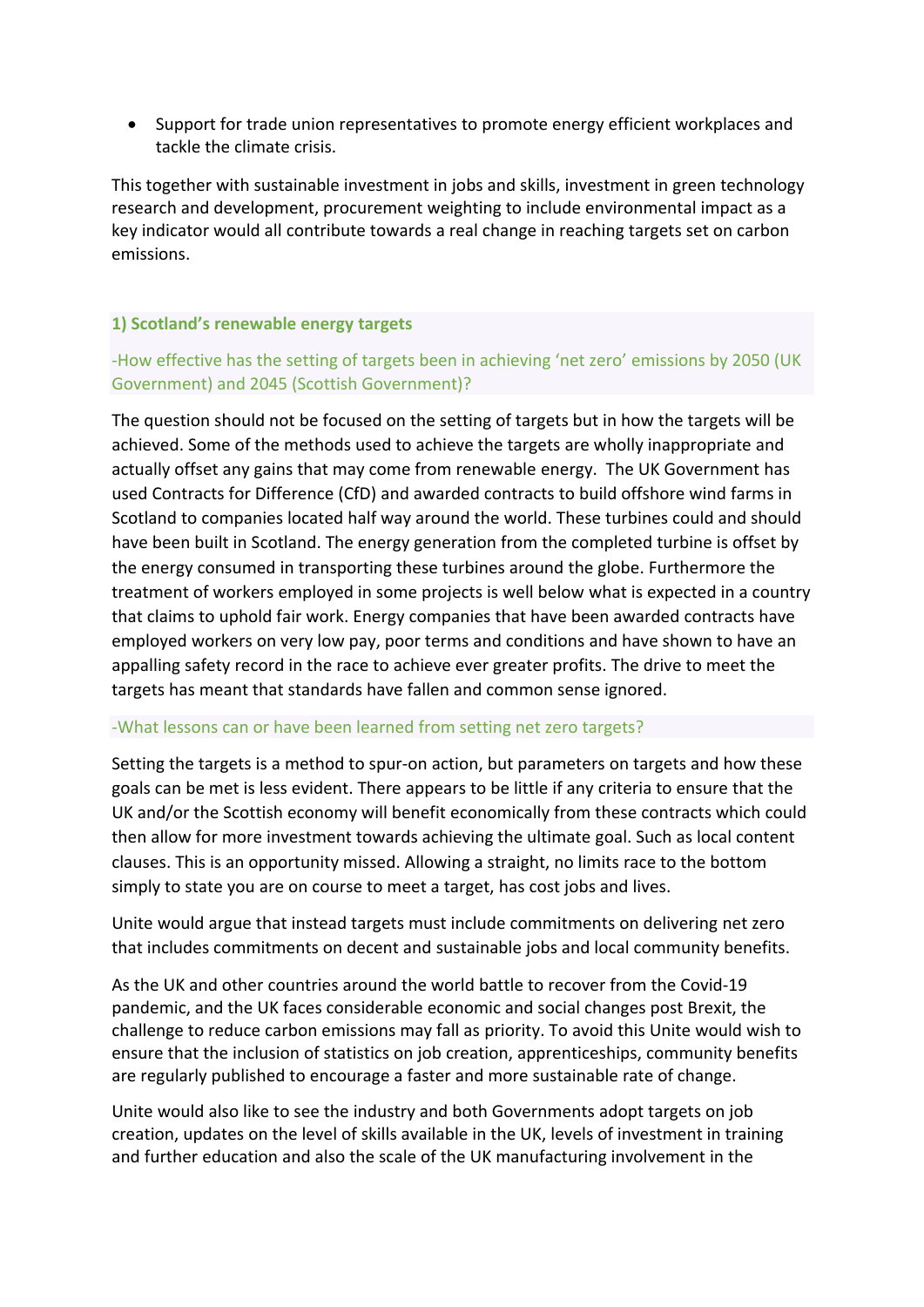industry. Monitoring these targets will help to keep the progress towards a just transition on track.

# -To what extent does the UK Government's latest white paper – [Powering](https://www.gov.uk/government/publications/energy-white-paper-powering-our-net-zero-future) [our](https://www.gov.uk/government/publications/energy-white-paper-powering-our-net-zero-future) [net-zero](https://www.gov.uk/government/publications/energy-white-paper-powering-our-net-zero-future) [future](https://www.gov.uk/government/publications/energy-white-paper-powering-our-net-zero-future) – ensure that renewable energy targets will be met in the UK.

Clearly with the best will in the world there is not enough investment into the renewable energy sector to drive the change needed to ensure that targets will be met within the timescale identified. The Energy Transitions Commission believe that it will only be possible to replace around 40% of the fossil fuels using Green hydrogen others have suggested up to 66% globally and they believe we will require the balance from Blue hydrogen (splitting natural gas into CO2 and hydrogen with the CO2 pumped into a Carbon Capture, Utilisation and Storage (CCUS) network.

Research by Goldman Sachs has estimated that green hydrogen could meet up to a quarter of the world's energy needs by 2050, and represent a viable alternative to fossil fuels and batteries.<sup>1</sup>

There are a rainbow of colours used in order to delineate between the various ways in which hydrogen, a colourless odourless gas, is produced. Some methods leave behind a lot of pollutants in the hydrogen which is why a tonne of Grey or Blue hydrogen carries 120 GJ while a tonne of Green hydrogen carries 140 GJ. Amongst the pollutants in Grey or Blue hydrogen is Carbon Monoxide with even high levels of this gas in Black or Brown hydrogen which obviously means that using a fossil fuel as a source of the hydrogen results in some carbon still reaching the atmosphere.

A recent development is turquoise hydrogen which also uses methane (natural gas) as a feedstock, but the process is driven by heat produced with electricity rather than through the combustion of fossil fuels and this cracks the hydrogen into carbon powder and hydrogen.

To put this simply, Unite would not support the pursuit of Black or Brown Hydrogen which are derived from gasified coal, lignite and oil based products. We also need to stop the production of Grey hydrogen and capture all the  $CO<sub>2</sub>$  so that the Grey hydrogen plant becomes Blue or we are simply moving the emissions from the industrial process or the vehicle to the chemical plant. Nor should we start fracking for White hydrogen (natural deposits of the gas) despite how valuable the gas will become.

We note the Scottish Government has stated that the economic impact from hydrogen has the potential to be worth up to £25 billion a year to the Scottish economy by 2045 with an ambition to generate 5GW of renewable and low-carbon hydrogen by 2030 – enough to power the equivalent of 1.8 million homes.<sup>2</sup>

<sup>1</sup> <https://www.goldmansachs.com/insights/pages/gs-research/green-hydrogen/report.pdf>

<sup>2</sup> <https://www.gov.scot/news/building-a-new-energy-sector/>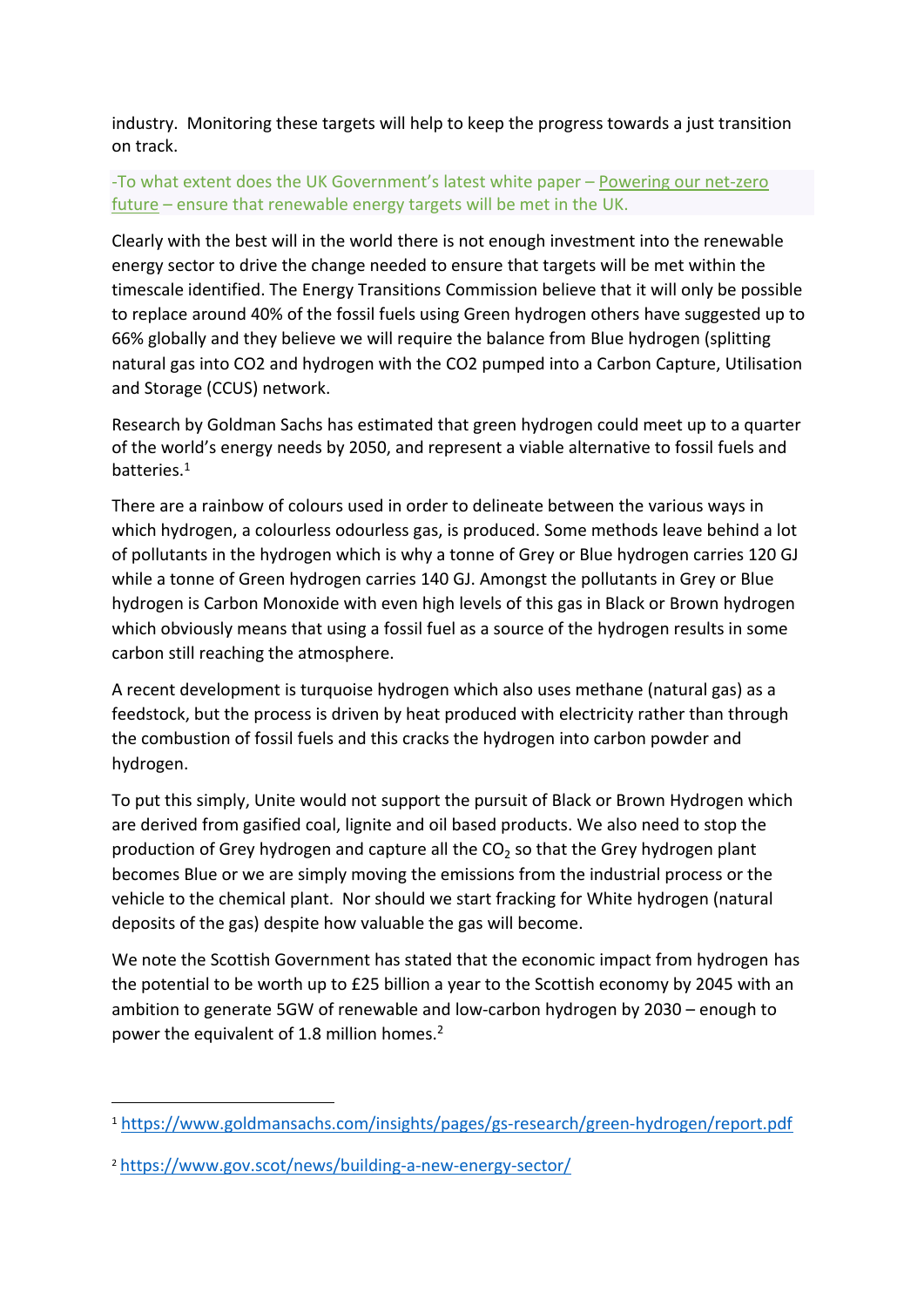Whilst there can be further savings made in energy demand through the use of air or ground sourced heat pumps, better insulation, home generation etc, at a domestic level there is also the expected expansion of the population and expected increase in energy consumption to consider. Using the predictions from Macrotrends<sup>3</sup> the population could reach 74 million living in the UK by 2050 compared to the 68.2 million living in the UK today. The average age profile shows that the majority of the population of the UK is now over 50, and by 2035 these individuals will be considering or entering retirement. Research from the United States highlights the fact that ageing households have higher energy demands.<sup>4</sup> This together with Scotland's colder climate compared with the rest of the UK is likely to increase demand for energy over time.

However if the UK is to replace fossil fuels with Green hydrogen produced through electrolysers, and supply only from renewable energy and nuclear, based on 2019 figures, if all the power required was to derive from offshore wind alone, it will require around 35 times the current offshore wind generational capacity. It is clear that there is a considerable way to go if we are to achieve this.

According to the UK Government: Low carbon hydrogen will be vital for meeting our legally binding commitment to achieving net zero by 2050, with potential to help decarbonise vital UK industry sectors and provide flexible deployment across heat, power and transport.

Working with industry, the UK is aiming for 5GW of low carbon hydrogen production capacity by 2030. As we progress towards this ambition, we would hope to see around 1GW of hydrogen production capacity by 2025.<sup>5</sup>

However while supportive of the technology, the Scottish Government is not yet involved in harnessing the potential of low carbon hydrogen in any meaningful way, which appears to be a necessary addition to the energy mix if we are to reach the climate change targets set.

Unite will watch with interest to see if commitments materialise, as ambitions for carbon capture and storage have failed to come to fruition in any significant way despite the technology being around for more than two decades.

#### **2) Renewable energy sources**

# -What variables have contributed toward wind energy providing more energy to the grid than any other renewable source?

Put simply the cost of new offshore wind farms. Where once there was a dash for gas as it was the cheapest way to produce electricity now with government support through Contract for Difference, the cost has plummeted. The problem as stated is the fact that safety standards, pay and conditions have also plummeted with few jobs being created in Scotland until the maintenance phase of the projects.

<sup>3</sup> <https://www.macrotrends.net/countries/GBR/united-kingdom/population>

<sup>4</sup> https://news.harvard.edu/gazette/story/2019/06/harvard-research-shows-energy-use-climbs-with-age-andtemperature/

<sup>5</sup> <https://questions-statements.parliament.uk/written-questions/detail/2021-04-15/181347/>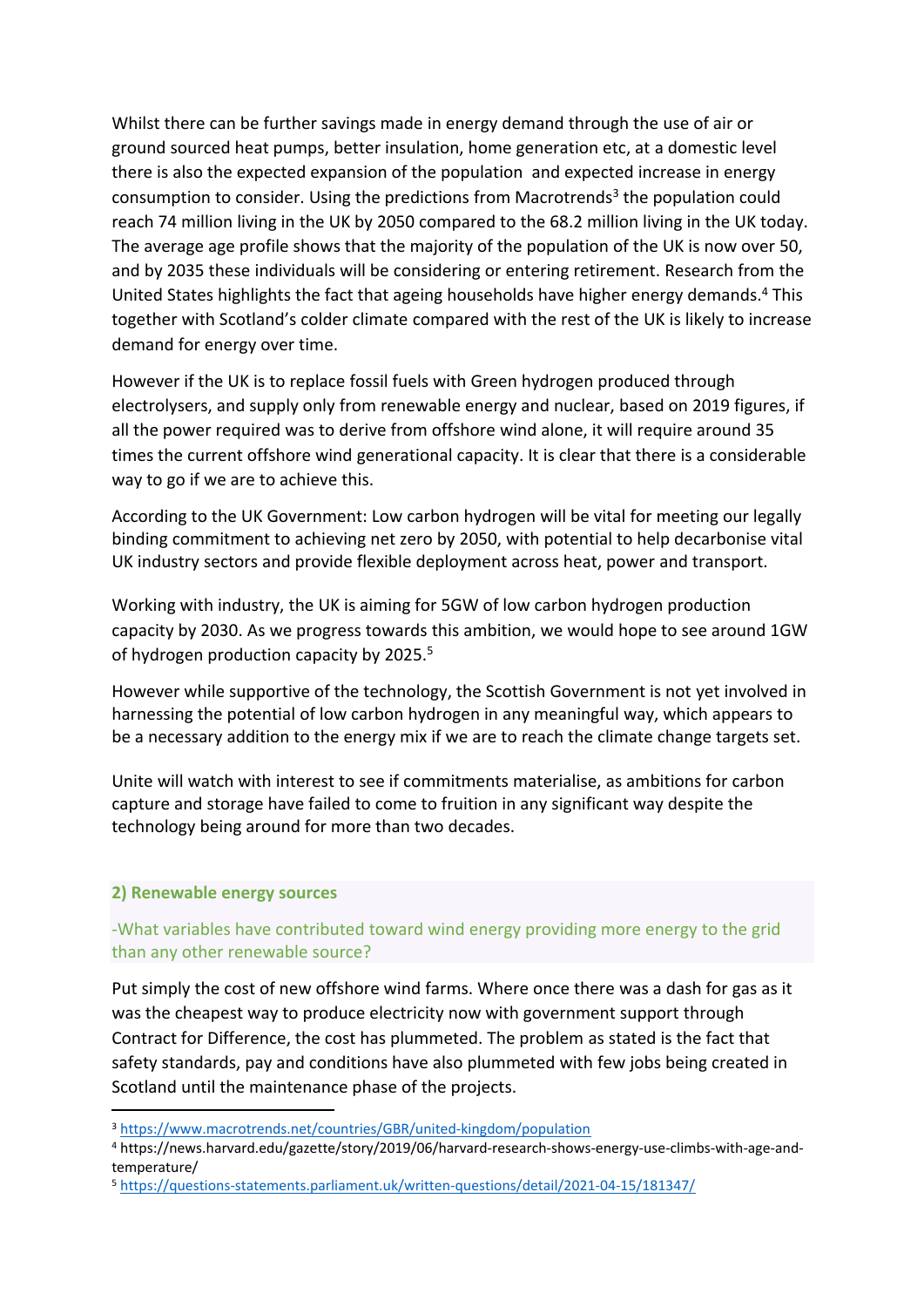## -Why does marine energy account for such a small proportion of the total energy output of renewables in Scotland?

Unite understands that this could be due to the fact that wave and subsurface turbines have faced issues regarding the relative outputs of the devices combined with the case of subsea turbines as well as issues around the population of fish, plant life and large mammals. It has been shown that fish and other ocean mammals do not investigate models in tanks but do so in real life. Coastal wave generators had displayed huge potential until it was found that the intakes could be filled with sand. Additionally wave generation requires large floating barrages which can easily be destroyed in heavy seas. Consequently they have not produced much in the way of interest from possible inventors.

## -What is being done to develop and research other forms of renewable energy in Scotland such as wave/tidal energy and carbon capture usage and storage (CCUS) energy or others?

Given Scotland position geographically there should be considerable opportunities to exploit its wind and tidal wave energy capacity. However we have failed to do so. Indeed given the right investment Scotland by all accounts, has the potential to be a net exporter of renewables energy. Instead what we have witnessed is the import of the infrastructure required to generate electricity from wind, and wave/tidal and the export overseas of the technical skills and intellectual property required due to a lack of investment available within the UK to harness the capacity.

Tidal works if there is a sizeable difference between high and low tide in an expanse of water. The problem with tidal barrages is that they are relatively expensive to build, they will block shipping so a way through needs to be allowed for if there is a port upstream and the barrier will mean that the silt from the river run offs will not wash away as before. The holding back of the water caused by the barrage therefore causes an ecological change that could damage fish spawning grounds and nurseries. The turbines can also become fouled by plant matter and whilst anti fouling paints are available they tend to be toxic to both fish and the plants. Other than that tidal barriers can create jobs especially in the subsea turbine manufacture and construction. None the less they are also very expensive per KWh compared to wind. The benefit of tidal is that unlike most renewable energy it is predictable where it can handle the two tidal surges per day both for the incoming and outgoing tides. As the tide does not peak at the same time around the coast, it is therefore possible to provide a base load supply from tidal energy.

Given the high cost, delays due to studies of the ecosystem, modelling etc. the idea has not taken off. With wind turbines you can now obtain a floating 7MW turbine and move it to wherever it is needed including deep water without these concerns.

#### **3) Employment in renewable energy sector**

The UK is in chronic need of massive public investment to create good, green jobs for full employment. If the UK is to reach the climate change targets it has set itself, we cannot wait for private sector investment before work starts in earnest.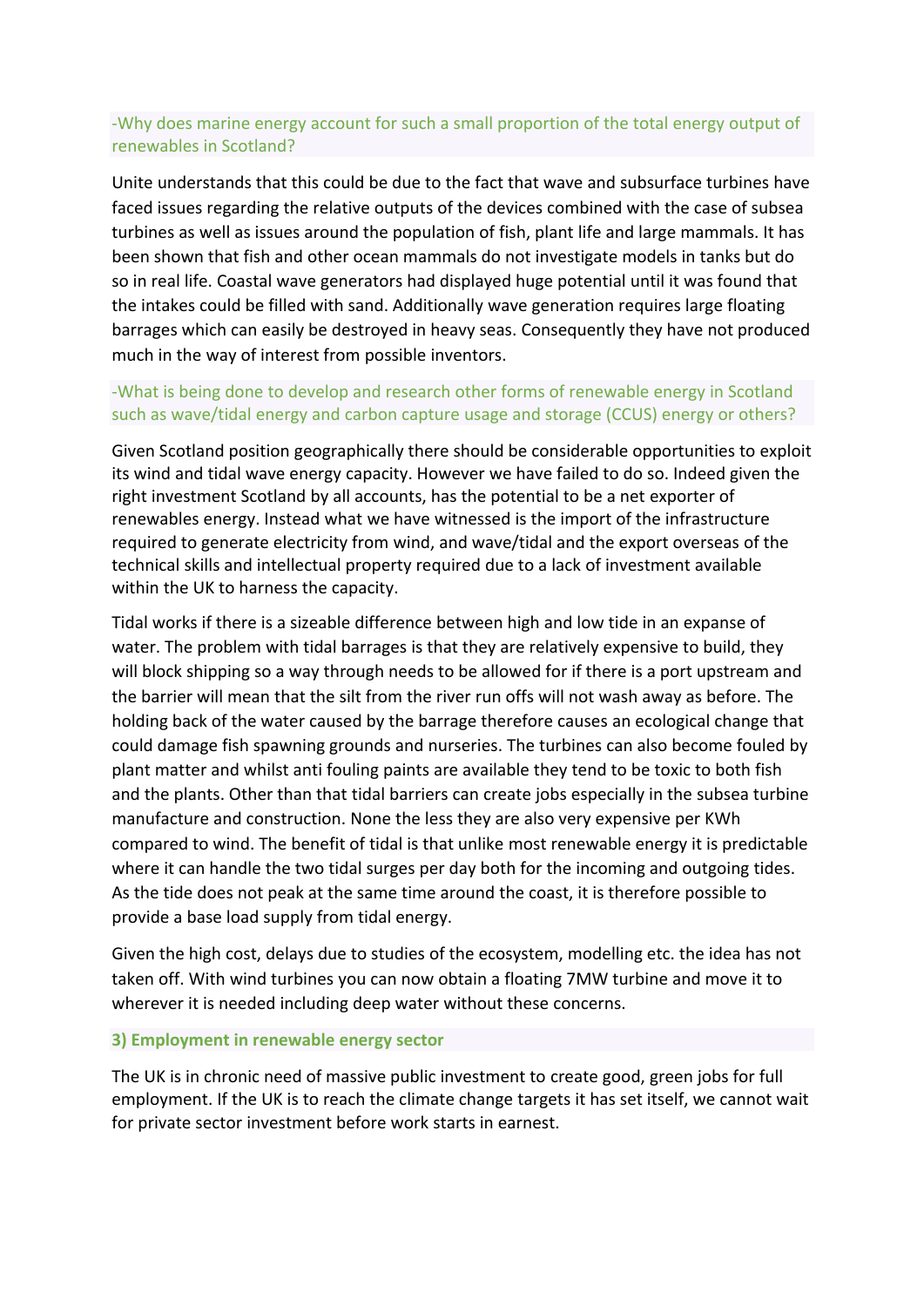We desperately need to create good, secure jobs in every local community and transform our whole economy into one that is sustainable. Unite has published its 'Plan for Jobs' <sup>6</sup> that gives seven examples for manufacturing that are ready to go now and can be a starting point. These include investing in the roll out of high speed broadband, building gigafactories as part of transitioning to electric vehicles, increasing our offshore wind capacity as part of a large-scale expansion of renewable and zero carbon energy generation. Retrofitting all of our homes and building many more council and genuinely affordable homes which will create construction jobs in every area and help address our housing crisis – as would expanding, upgrading and transforming our public transport system. Mass unemployment from this pandemic is not inevitable – and in addressing the jobs challenge we can also meet our climate obligations. The TUC produced analysis in June 2020 showing how we can create 1.24 million jobs in green infrastructure. It has never been clearer what this country needs  $7-$  we just need the government to act now.

Unite recognises the finite resources of oil and gas and the need for a just transition away from fossil fuels. However we do not at this stage, observe any meaningful attempt to create employment of a similar scale or capacity, including equivalent pay or skill levels in the renewables energy sector, for our members in the oil and gas industry to transfer to at this time.

In 2010 the Scottish Government said there was a potential for 130,000 jobs (Scottish Government, [A](https://www.webarchive.org.uk/wayback/archive/3000/https:/www.gov.scot/resource/doc/331364/0107855.pdf) [low](https://www.webarchive.org.uk/wayback/archive/3000/https:/www.gov.scot/resource/doc/331364/0107855.pdf) [carbon](https://www.webarchive.org.uk/wayback/archive/3000/https:/www.gov.scot/resource/doc/331364/0107855.pdf) [economic](https://www.webarchive.org.uk/wayback/archive/3000/https:/www.gov.scot/resource/doc/331364/0107855.pdf) [strategy](https://www.webarchive.org.uk/wayback/archive/3000/https:/www.gov.scot/resource/doc/331364/0107855.pdf) [for](https://www.webarchive.org.uk/wayback/archive/3000/https:/www.gov.scot/resource/doc/331364/0107855.pdf) [Scotland,](https://www.webarchive.org.uk/wayback/archive/3000/https:/www.gov.scot/resource/doc/331364/0107855.pdf) November 2010, p.10) in the low carbon renewable energy sector.

Despite the Scottish Governments talk of fair work, evidence suggest that there is an unacceptably high level of migrant labour employed on low pay and poor conditions across the renewables industry. This impacts, not only on other workers, but on safety and human rights as local workers' wages are being driven down to compete. The evidence also shows large construction firms bringing in hired crew from elsewhere rather than employing skilled local workers. In most instances the hired crew are non-union.

In reality these contracts should be awarded more fairly to companies that seek to drive up standards of pay, training and health and safety through collective bargaining. Increasing skills, providing local content clauses, employing apprentices are also key demands Unite would expect to see in the awarding process, building a brighter future and leading to economic benefits for all.

### -What policy decisions do the UK and Scottish Governments need to make to increase the number of jobs in the renewable energy sector?

The UK and Scottish Governments must actively support a 'just transition' in order to achieve net zero emissions. The central part in delivering this objective will be to ensure that jobs are directly created in the UK through a coherent and co-ordinated industrial agenda with a green skills strategy at its core.

<sup>6</sup> [https://www.unitetheunion.org/media/3659/9358\\_plan-for-green\\_a4\\_6-4.pdf](https://www.unitetheunion.org/media/3659/9358_plan-for-green_a4_6-4.pdf) (Page 4&5)

<sup>7</sup> <https://www.tuc.org.uk/research-analysis/reports/rebuilding-after-recession-plan-jobs>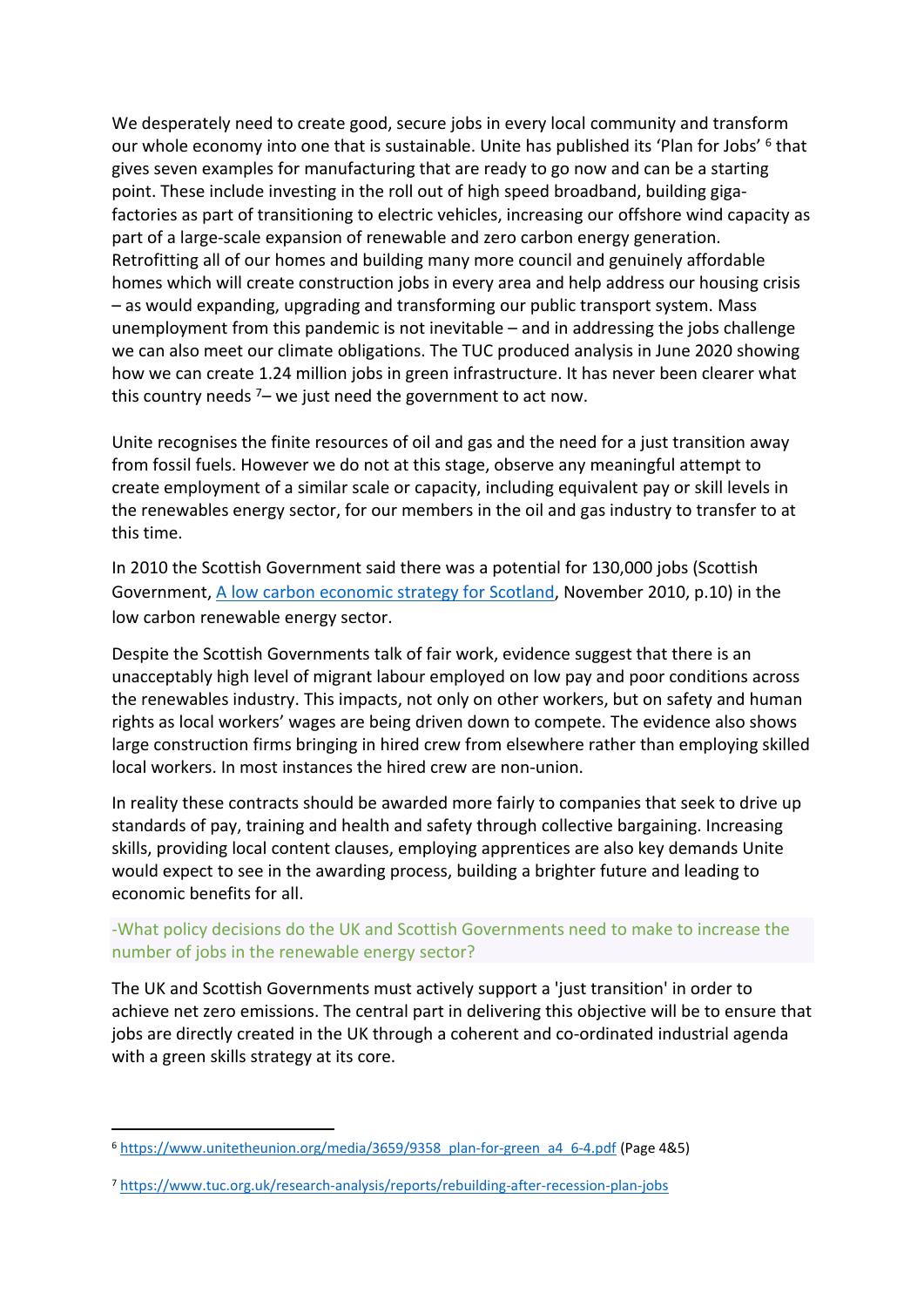Considerable work requires to be done to allow transferability from oil and gas to renewables for workers and their skills. Many of the skills attained by our members in the offshore sector could be transferable given the training. A recent report commissioned by the STUC - 'Green Jobs in Scotland<sup>8</sup> - estimates that with the right policies and funding in place, Scotland could see job creation in the region of 156,000 - 367,000 jobs.

The STUC report also highlights research by Arup for Scottish Enterprise, which points to "*direct crossover of skills from oil and gas industry supply chain to geothermal, wind and tidal energy, water and wastewater services, and flood management*."

Yet we are failing to capitalise on this.

The Bifab yards in Fife and Arnish on Isle of Lewis were involved in the manufacture of steel fabrication for the renewables sector. The business was uniquely placed to bid for work in the Neart na Gaoithe Wind farm project but failed initially to win a contract despite a £52 million loan by the Scottish Government. The business was put into administration and has only recently been bought back out of administration InfraStrata which already owns Harland and Wolff in Belfast. It is hoped the yards can win contracts for offshore wind projects and shipbuilding under its new ownership.

CS Wind was a financially successful business and the only UK facility involved in manufacturing onshore and offshore wind towers. The site has received £3m in taxpayerfunded grants from the Scottish Government's economic and community development agency Highlands and Islands Enterprise (HIE). The business had contracts in its books, however was brought to its knees and has all but closed as a result of the failure of the company to invest in the site to keep it open. There is an ongoing interim interdict stopping the removal of assets from the site. Unite believes that the company has withdrawn support for the site as public subsidies have dried up. An online search would show that the company that owns the site in Machrahanish in the Kintyre Peninsula carried out an almost identical closure exercise of another company it owned in Canada.<sup>9</sup>

In Canada however local content clauses were written into the contract and local workers and communities benefitted during the period the site was open. The uncertainty surrounding the site in Argyll is hampering opportunities to bid for contracts that could keep work coming to the site and the site remaining open.

The STUC Green Jobs for Scotland report argues for "…a strong level of public sector investment and participation in decarbonising sectors throughout, as a way to both decarbonise at the necessary pace, and to maximise job creation and the application of Fair Work standards." 10

It also goes on to highlight that... "*Countries that implement more deliberate industrial strategies for decarbonisation, including public investment and/or local content rules, - for example Denmark, France, Turkey, and Taiwan in relation to renewable energy - appear to be more successful at ensuring local job creation."*

<sup>8</sup> http://www.stuc.org.uk/files/Policy/STUC\_Green\_Jobs.pdf

<sup>9</sup> <https://windsorstar.com/news/local-news/cs-wind-stops-producing-wind-turbines-in-windsor>

<sup>10</sup> STUC Green Jobs for Scotland ibid.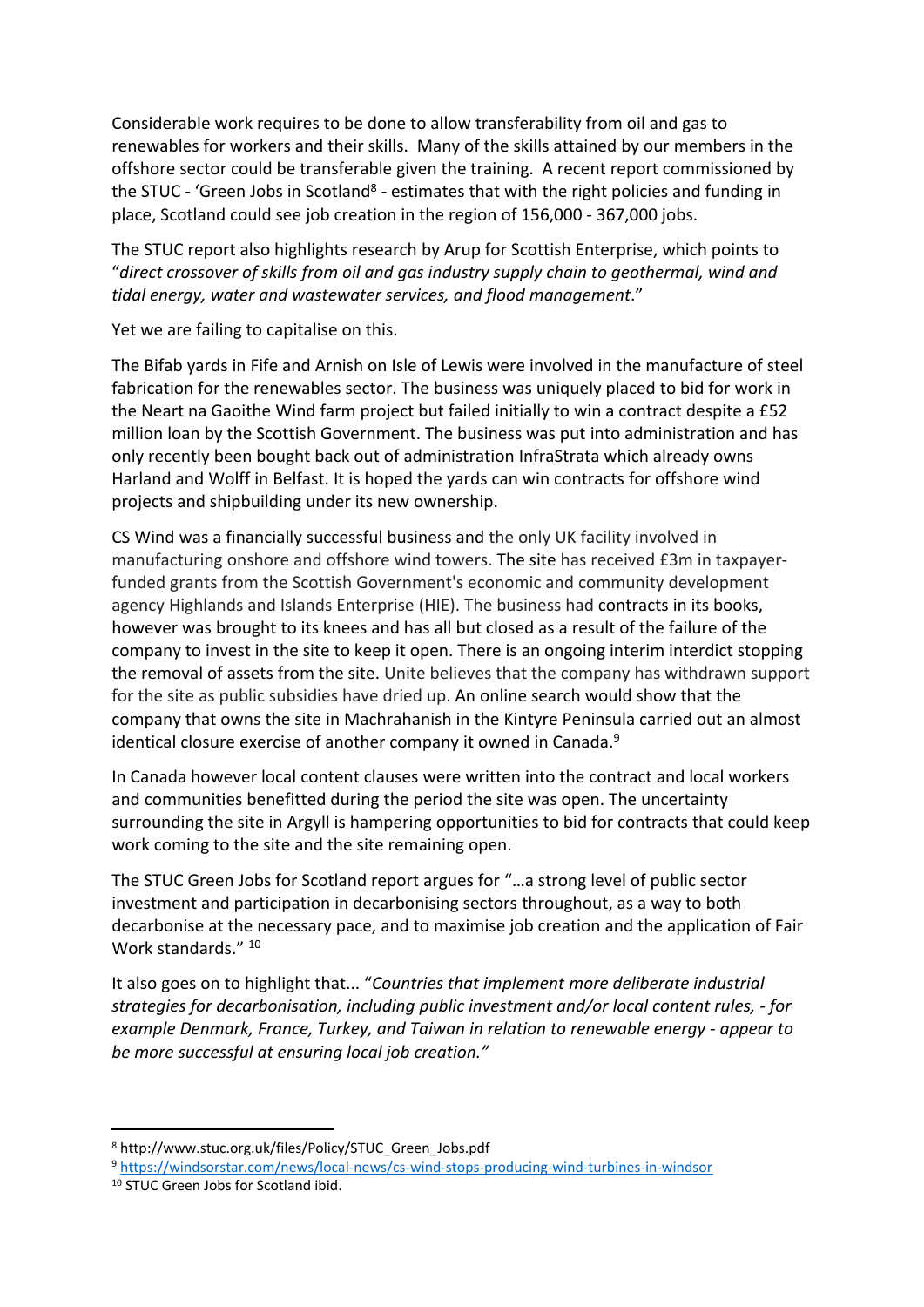Concerns have been repeatedly raised that employment in renewable energy - primarily in offshore and onshore wind and solar sectors - has been below standard. Jobs tend not to be unionised, and there have been reports of large multinational energy utilities like EDF trying to avoid unionisation of their (new) renewables divisions, despite union recognition across the rest of the company. The wind power Sector Deal created by the UK Government excludes any provision for trade unions. This adds to significant Health & Safety concerns with wind power, repeated violations, and recent deaths amongst onshore wind workers.  $^{11}$ 

A change to the Contract for Difference is necessary to force manufacture of the turbines locally and for the introduction of legally binding minimum terms and conditions and safety standards to end the race to the bottom that has cost so many lives. Contracts for Difference should be used to raise standards and ensure companies adhere to laws on Health and Safety and workers rights.

Unite responded to the UK Government consultation on Contracts for Difference. In the Unite response we stated:

*"Unite appreciates that the CfD process is a reserved issue but as we have repeatedly pointed out there are many levers at the Scottish Government's disposal so to simply blame the lack of outcomes on the process being devolved is deliberately misleading and disingenuous. There are powers relating to planning, renewables energy, procurement, the Crown Estate and Marine Scotland which together could and should have exercised greater leverage in the contractual process as acknowledged by the Scottish Government in May 2019."* <sup>12</sup>

The Contracts for Difference (CfD) scheme is the main mechanism for supporting lowcarbon electricity generation. The scheme is designed to incentivise investment in renewable energy by effectively guaranteeing prices for renewable energy suppliers. The process has substantial shortcomings and reform of the CfD arrangements is absolutely necessary in order to help improve the outlook for supply chain firms throughout the UK.

The UK Government should work with trade unions, industry and the devolved administrations to develop a robust UK supply chain plan for onshore and offshore wind, which delivers tangible benefits for the domestic jobs market which is common in other areas of major energy infrastructure procurement."

### -How effective has the renewable energy sector been in producing careers for Scottish people?

More could be done especially if a just transition policy was introduced to provide a pathway for transition from the oil and gas sector in particular into renewables. A number of skills are transferable for example engineers are required to convert buses to zero carbon as part of Low Emission Zone initiative included within the Transport Bill (Scotland). More should be done to increase apprenticeships in the renewables sector. However when young workers see renewables energy companies cutting jobs or closing completely or bus companies such as Alexander Dennis that manufacture 'green buses' cutting jobs, then the urge to consider entering the 'green industries' may affect that decision.

<sup>11</sup> <https://www.ioshmagazine.com/windfarm-safety-criticised-after-two-workers-killed-fortnight>

<sup>12</sup> <https://www.gov.scot/news/offshore-wind-summit-commits-to-way-forward/>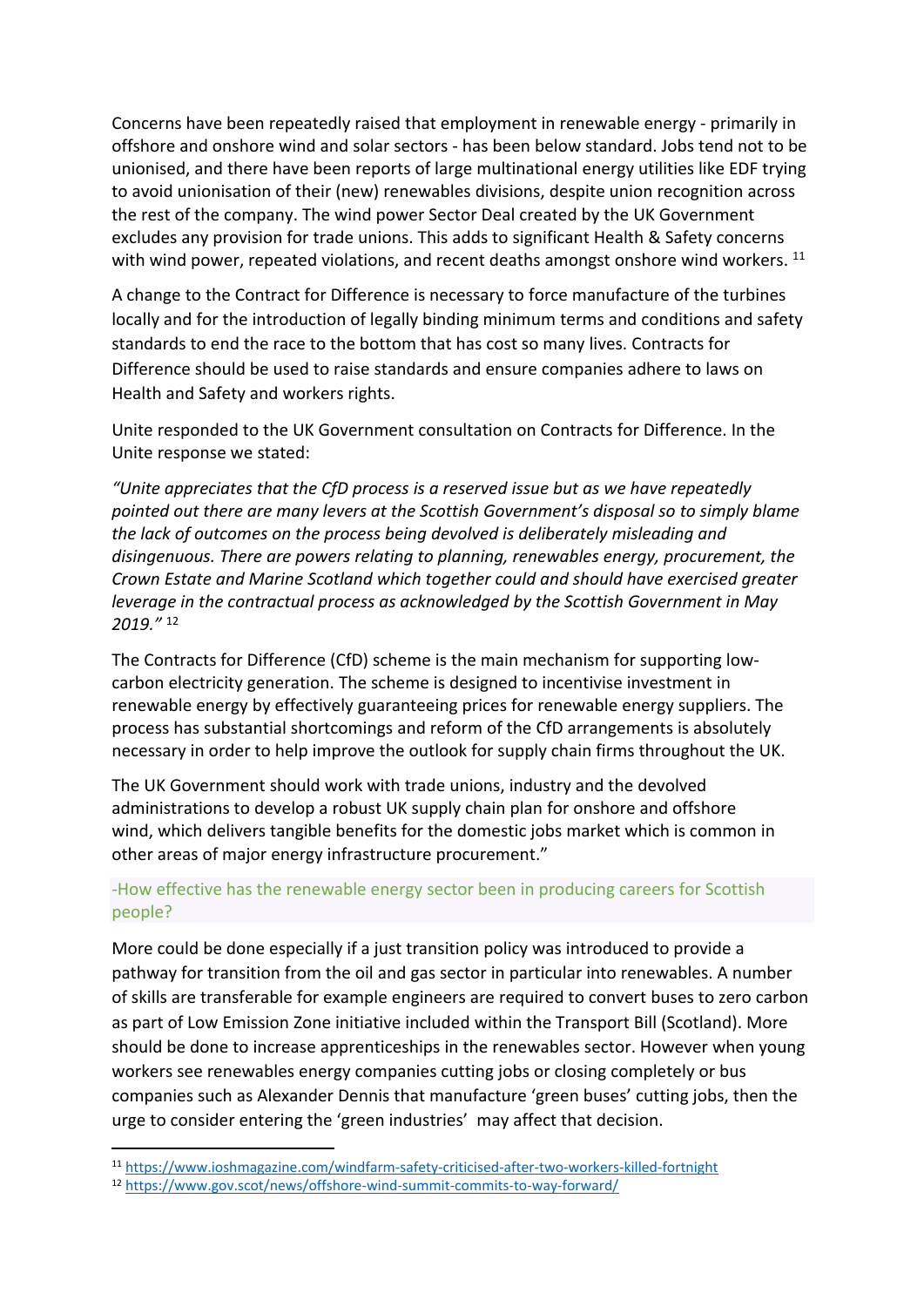# -What UK and Scottish Government support would facilitate the growth of jobs in this sector?

A long term focus and significant financial assistance is required to ensure renewables are a career of choice and that jobs are sustainable. While both Governments ramp up the rhetoric, in reality much more needs to be done and at a faster pace. A sustainable and successful renewables sector cannot wait for private sector investment. Both Governments need to step in now.

-What do the UK and Scottish Governments need to do to achieve a 'just transition' for workers in the oil and gas industry to successfully redeploy to the renewable sector or other sectors?

Employment in Scotland's wider low-carbon and renewable energy economy (LCRE) flatlined between 2014 and 2018. Despite past promises of 130,000 jobs by 2020, direct employment in 2018 was 23,100, down from 23,400 in 2014, with nearly 10% of those in nuclear power.

Moreover, following a series of Freedom of Information Requests by Unite Scotland to the Crown Estate, Marine Scotland and the Scottish Government, the offshore wind farm 'job revolution' created just 6% of the 28,000 direct jobs predicted by this year. Official estimates state that there were just 1,700 full-time jobs in the offshore wind sector in Scotland, a fraction of the numbers projected by **Scottish Government Ministers** by 2020<sup>13</sup>. There has been minimal green and low-carbon manufacturing jobs directly created in Scotland. Instead, taxpayers are subsidising foreign firms to produce green energy which is supplied to Scottish homes at inflated prices and the work is being done thousands of miles away and shipped back to Scotland on carbon-emitting container ships. Therefore, while the CfD is important, measures relating to infrastructure investment, democratic public ownership, employment legislation, skills, and borrowing powers for devolved institutions will need to be pursued if Government objectives are to be fully met.

A just transition not only has to service the transition into renewables but also into construction roles, the roll out of ground and air source heat pumps to replace gas boilers, better insulated properties, the production of wind turbines and components, the production of Green hydrogen, investment in 'green' transport, the offshore storage of CO2 in disused gas and oil wells. The list goes on.

#### **4) Intergovernmental relations**

# -How effective have the Scottish and UK Governments been in harnessing Scotland's renewable energy potential?

Unite does not believe that intergovernmental relations are at the point of making real changes in harnessing the renewable energy potential for Scotland. The Scottish Government unfortunately cites the failure to have full autonomy over all decision making related to energy as a reason for not progressing with some key industrial decisions, as energy is a reserved issue. However we are aware that the sea-bed in Scotland is controlled by the Crown Estate which the Scottish Government has authority over. The Crown Estate

<sup>13</sup> *'A Low Carbon Economic Strategy for Scotland'* (Scottish Government, 2010): [URL](https://www.webarchive.org.uk/wayback/archive/3000/https:/www.gov.scot/resource/doc/331364/0107855.pdf)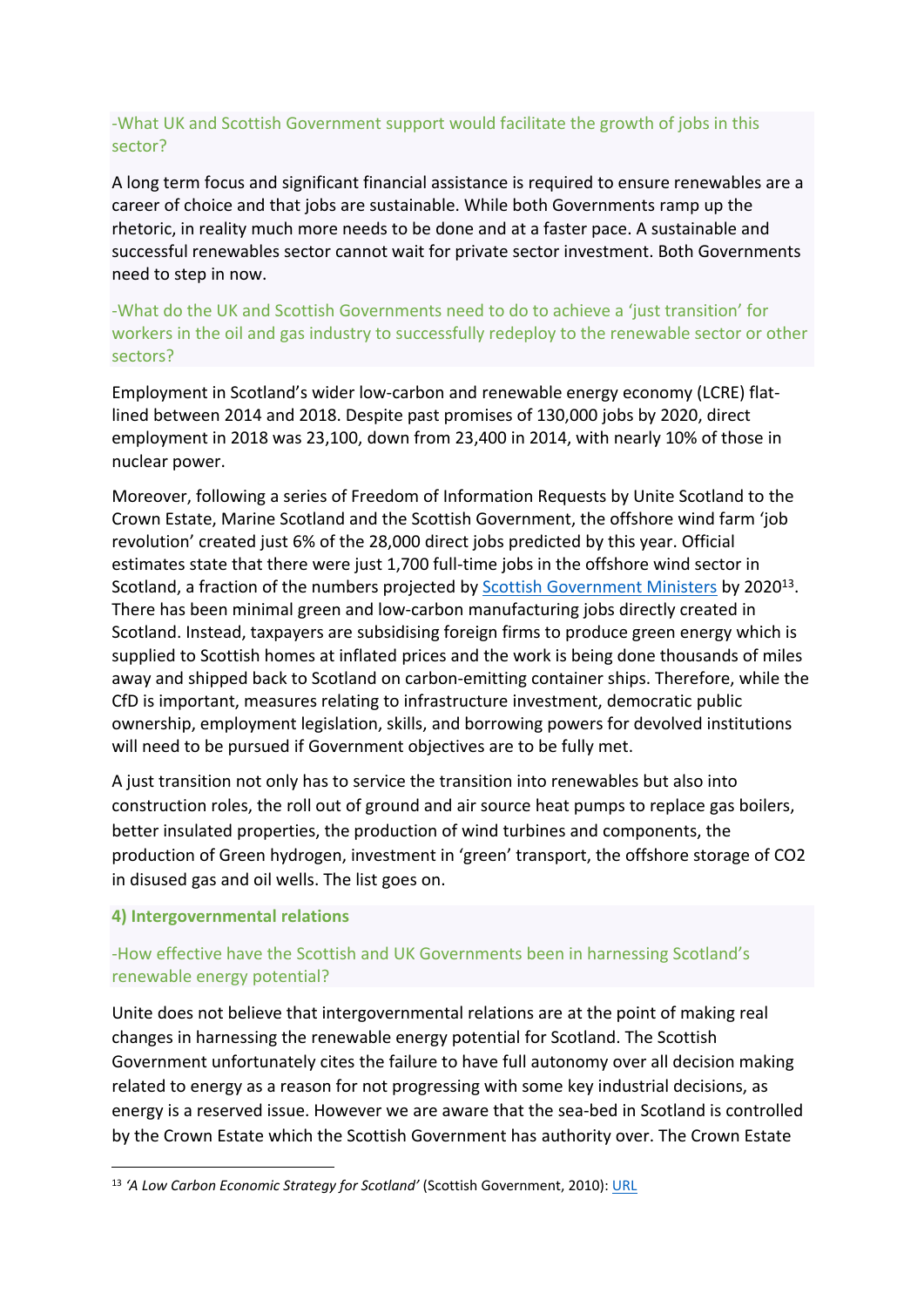issue licences to drill into the sea-bed. Most offshore wind farms require access to the seabed and yet Scotland has not capitalised on contracts such as the Beatrice, Seagreen or Neart na Gaoithe offshore Wind Farms to secure jobs or benefits for the local community to the extent possible. Similarly there are competencies under Marine Scotland that are devolved. These too could have been used to ensure economic benefits for Scotland when awarding these contracts.

# -How effective has consultation between the two Governments been on the development and design of renewable policies?

There have been few, if any, discussions between both government's and trade unions with regards to opportunities for the development or design of policies that could impact upon our members within the oil and gas sector specifically. As the Scottish Government is keen for a 'just transition' it would appear that such discussions should have been taking place to ensure workers have the skills to transition into the renewables industry.

# -What discussions took place between the Scottish and UK Governments in preparing the Energy White Paper?

Don't know.

### -How will the Energy White Paper affect the renewable energy sector in Scotland?

The energy white paper calls for a Build Back Better (BBB) approach including the roll out of more hydrogen production, Small Modular nuclear Reactor (SMR) facilities and more renewables in the drive to be net zero by 2050. As the Scottish government is opposed to nuclear energy the SMR's will not be built in Scotland.

The Scottish Government has however confirmed its support for hydrogen production as a way to meet targets on climate change and there is the potential for significant quantities of zero-carbon hydrogen produced through electrolysis, to be used to power transport (HGVs, ferries, trains), heavy industry, some heat, and storage for electricity to cope with renewables intermittency. However at this stage there has been little by way of development or investment.

Unite would urge the Scottish Government to put in place the infrastructure and funding for R&D for hydrogen electrolysis, tidal stream and wave energy; to upgrade ports and shipyards for the offshore wind supply chain; and build manufacturing facilities for offshore (including floating) wind turbines. This would ensure Scotland has the capacity now and in the future to capitalise on the demand for renewable energy to meet targets.

### -How can the UK and Scottish Governments work together effectively to achieve their respective targets of net zero by 2050/2045?

There has to be a real sea change by both the Scottish and UK Government's in their outlook towards renewable energy manufacture and production. This must involve UK companies being awarded contracts employing UK workers. It makes little sense to talk about net zero targets when contracts for renewable energy infrastructure is manufactured thousands of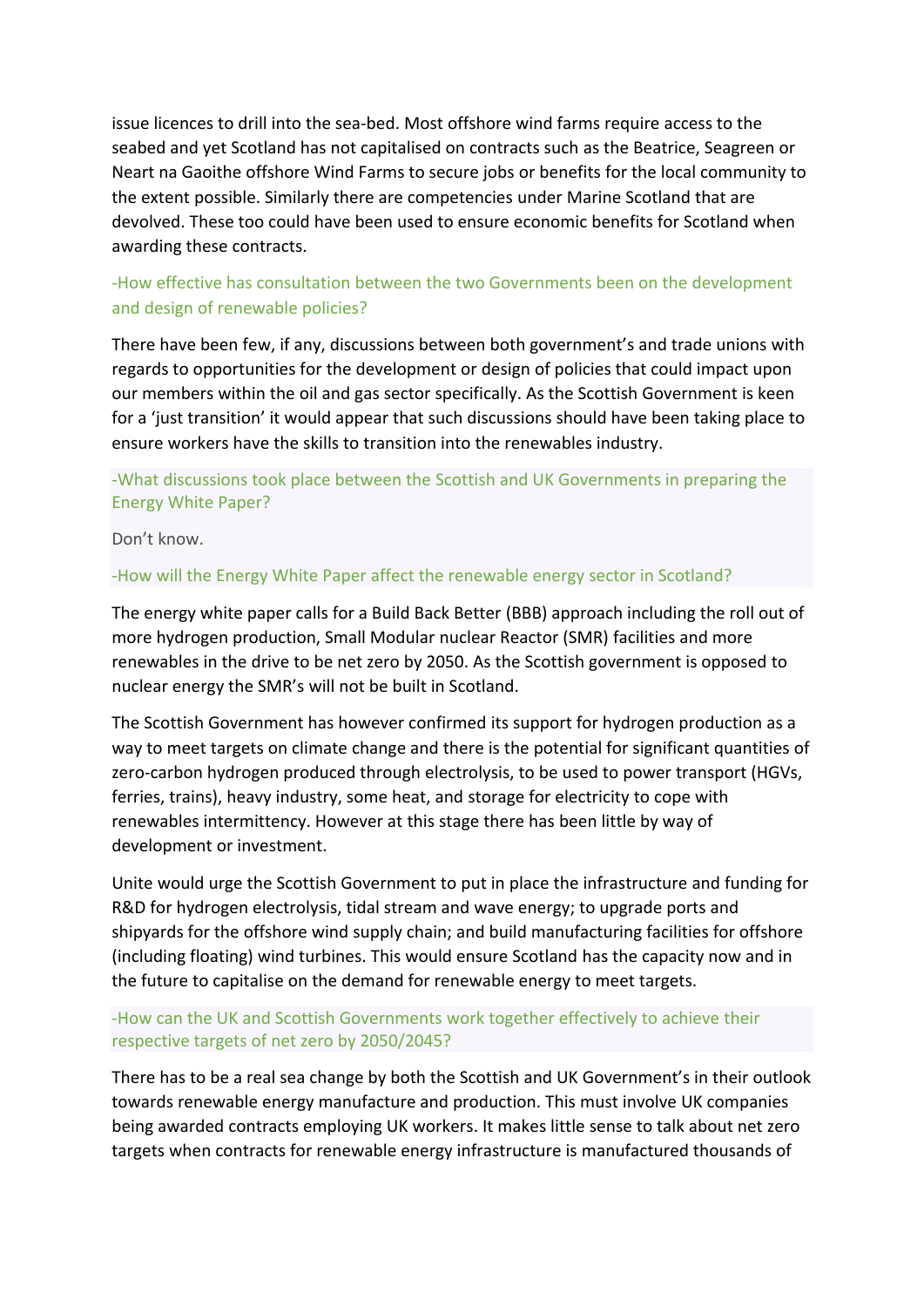miles from where it will be situated and transported around the world on cargo ships that are emitting carbon.

Scottish companies producing the components required for our renewables industry are being denied contracts to manufacture and deliver within Scotland which would contribute to lowering transport emissions. Unite believes that the environmental impact of procurement should be weighted highly within the procurement process and in the awarding of contracts.

Further Unite would like to see the UK manufacturing supply chain given increased access and a greater allocation when it comes to the procurement of new equipment rather than rely on imports. Unite believes that if a UK supplier was identified prior to the award of a contract to supply goods (turbines for example) then the volume of freight transport emissions will also be significantly reduced.

It is unacceptable to award contracts to companies that have not undergone significant background checks on their fair work practices, trade union engagement and tax status including the supply chain.

Additionally an increase in the volume of UK manufacturing will also assist the UK economy in its recovery post Covid-19, post Brexit, post the net zero 2050 target and on into a carbon negative future.

While the manufacture of the infrastructure required for the renewables sector is vital we must be cautious about the potential to exploit communities and workers as well as tax payers in the rush to obtain climate change targets. Unite would wish to ensure that the proposals for greenports deliver for workers, communities and the economy. Unite has genuine concern around the introduction of greenports in Scotland. Unite believes that any area identified as a Greenport/Freeport Area could be seen as potential sites for companies to exploit the benefits for themselves and their shareholders without guarantees on jobs, pay, working conditions and local content clauses.

Unite's fear is that greenports will be used to exploit workers with companies benefitting from low tax rates and tariffs, undercutting indigenous/local companies while not passing any of the profits on to the workforce or local community.

Unite does not believe that the Scottish Government's commitment to the Business pledge within greenports is enough to guarantee standards would be raised. Under the proposals greenport operators and businesses will be required to commit to no 'inappropriate' use of zero hours contracts; they will be expected to ensure an effective voice for employees such as through trade union recognition and invest in workforce development; and to show how they will tackle the gender pay gap and create a more diverse and inclusive workplace in their business; and would expect them to become part of the Business Pledge network.<sup>14</sup>

The Scottish Government's Business Pledge was launched in May 2015 and as of 31 January 2020 just 722 business had signed up to the Pledge in total, representing 0.4% of Scotland's registered business base.<sup>15</sup>

<sup>15</sup> [https://scottishbusinesspledge.scot/news/scottish-business-pledge-statistical-overview-september-january-](https://scottishbusinesspledge.scot/news/scottish-business-pledge-statistical-overview-september-january-2020/)

<sup>14</sup> [https://blogs.gov.scot/scotlands-economy/2021/02/24/green-ports-scotlands-focus-on-fair-work-first-and](https://blogs.gov.scot/scotlands-economy/2021/02/24/green-ports-scotlands-focus-on-fair-work-first-and-net-zero/)[net-zero/](https://blogs.gov.scot/scotlands-economy/2021/02/24/green-ports-scotlands-focus-on-fair-work-first-and-net-zero/)